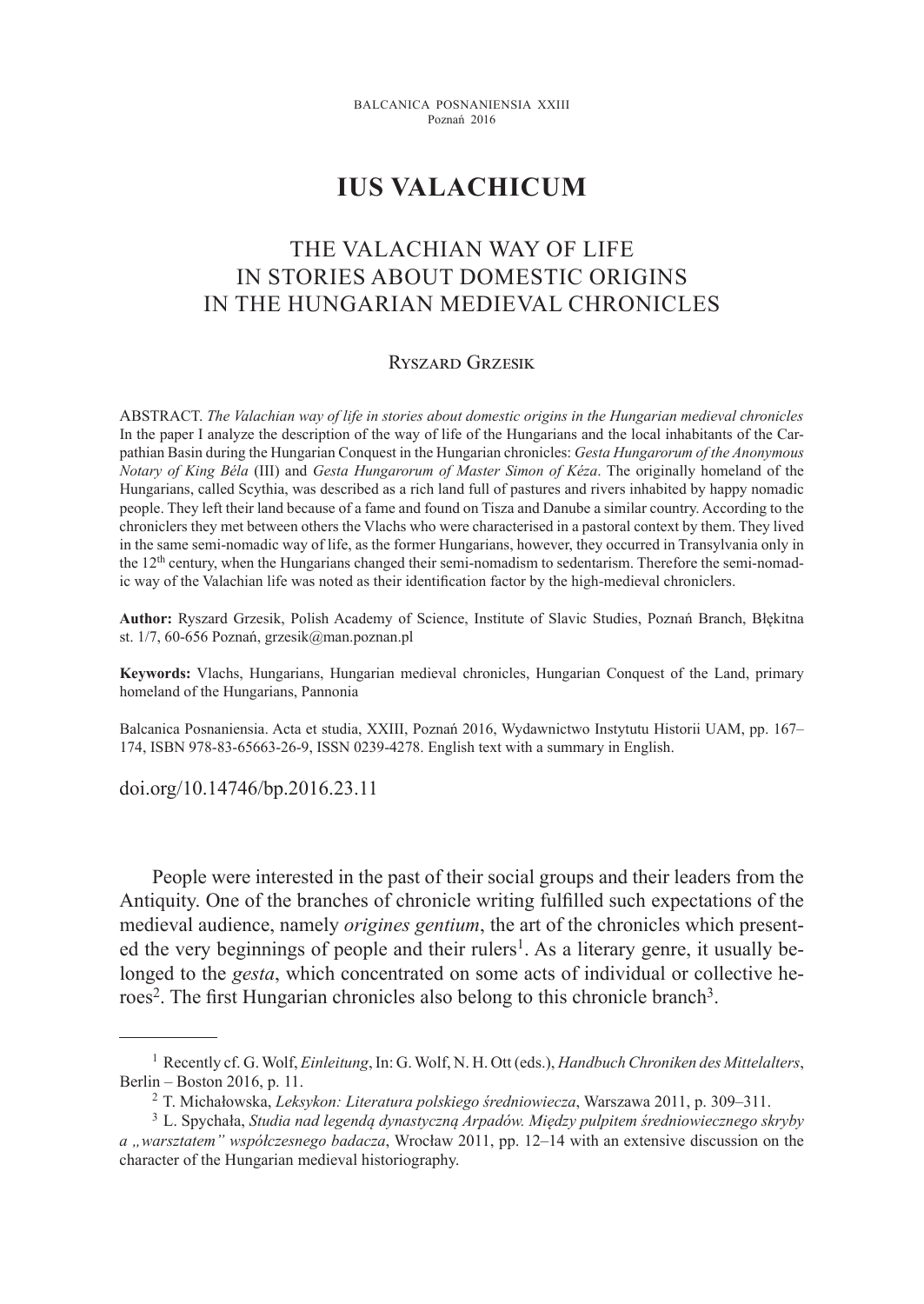The first Hungarian chronicle, which is preserved until nowadays, the so-called *Gesta Hungarorum* by the Anonymous Notary of King Béla III, is dedicated to the Hungarian Conquest of the Land. It describes heroic fights of the invaders against the inhabitants of the Carpathian Basin and Transylvania<sup>4</sup>. Only on the margin of this description, the fertility of the land was mentioned, as well as the local inhabitants, the opponents of the victorious Hungarians. We find similar description in the later chronicles, such as the Hungarian-Polish Chronicle from the turn of the 1230s, the Chronicle of Simon of Kéza from 1282–1285, and in several chronicles from the 14th and 15th century, which derived from the common basic text prepared in the times of Charles Robert Anjou and the first years of Louis the Great (mid-14th century)<sup>5</sup>.

To evaluate the scarce chronicle information about the Vlachs in the false context of the origins of the Hungarian presence in the Carpathian Basin, we must discuss the geographical and economic situation of the region. In my further remarks, I will take into consideration the descriptions of the former and new territories inhabited by the Hungarians and the inhabitants of the Carpathian Basin, focusing particularly on the Vlachs. Moreover, it will be an opportunity to present some comments on the Hungarian economy of the 9th and 10th centuries, reconstructed from other sources, such as several geographical treatises written by Arabic authors, archaeological excavations, and ethno-linguistic data6. Because no differences appear in the picture of Scythia or the people who inhabited the Carpathian Basin between the *Gesta Hungarorum* of Master Simon of Kéza and the Chronicles derived from the so-called the *Chronicle Composition* of the 14thh Century, we will limit our discussion to Kézai's text.

The *Gesta Hungarorum* by the Anonymous Notary7 starts with a description of Scythia based on the *Regino of Prüm's Chronicle*8.

<sup>4</sup> R. Grzesik, *Blasi and Pastores Romanorum in the Gesta Hungarorum by an Anonymous Notary*, "Res Historica", 2016, t. 41, p. 25–34.

<sup>5</sup> Recently cf. brilliant analysis by L. Spychała, *op. cit*., *passim*; cf. also D. Bagi, *Gallus Anonymus és Magyarország. A Geszta magyar adatai, forrásai, mintái, valamint a szerző történetszemlélete a latin Kelet-Közép-Európa 12. század eleji latin nyelvű történetírásának tükrében*, Budapest 2005, p. 39–42; Idem, *Królowie węgierscy w Kronice Galla Anonima*, Kraków 2008, p. 33–36 (with a better presentation especially for the Polish reader).

<sup>6</sup> Gy. Györffy, *István kiry és műve*, 3rd ed., Budapest 2000, p. 397–526; Idem, *Święty Stefan I. Król Węgier i jego dzieło*, transl. T. Kapturkiewicz, Warsaw 2003, p. 475–624; I. Zimonyi, *Muslimische Quellen über die Ungarn vor der Landnahme. Das ungarische Kapitel der Ğaihānī-Tradition*, Herne 2006.

<sup>7</sup> L. Spychała, op. cit., p. 27–33 describes the complicated and still discussed relationship of Anonymus, the lost Gesta Ungarorum and the later chronicles.

<sup>8</sup> F. Kurze (ed.), *Reginonis abbatis Prumiensis Chronicon cum continuatione Treverensi*, Hannoverae 1890, p. 131–132 (Internet on Website: http://www.dmgh.de/de/fs1/object/goToPage/bsb00000772.html? pageNo=131&contextType=scan&contextSort=sortKey&sortIndex=010%3A070%3A0050%3A010%3 A00%3A00&contextOrder=descending&zoom=1.00&context=scithia [accessed August 10, 2016]). It is worth to mention that the medieval ethnographical geography followed the antique categories. Scythia belonged to one of them. Cf. A. Kotłowska, R. Grzesik (eds.), *Testimonia najdawniejszych dziejów Słowian. Seria łacińska*, vol. 1: *Starożytność*, s. v. Scytia (In preparation).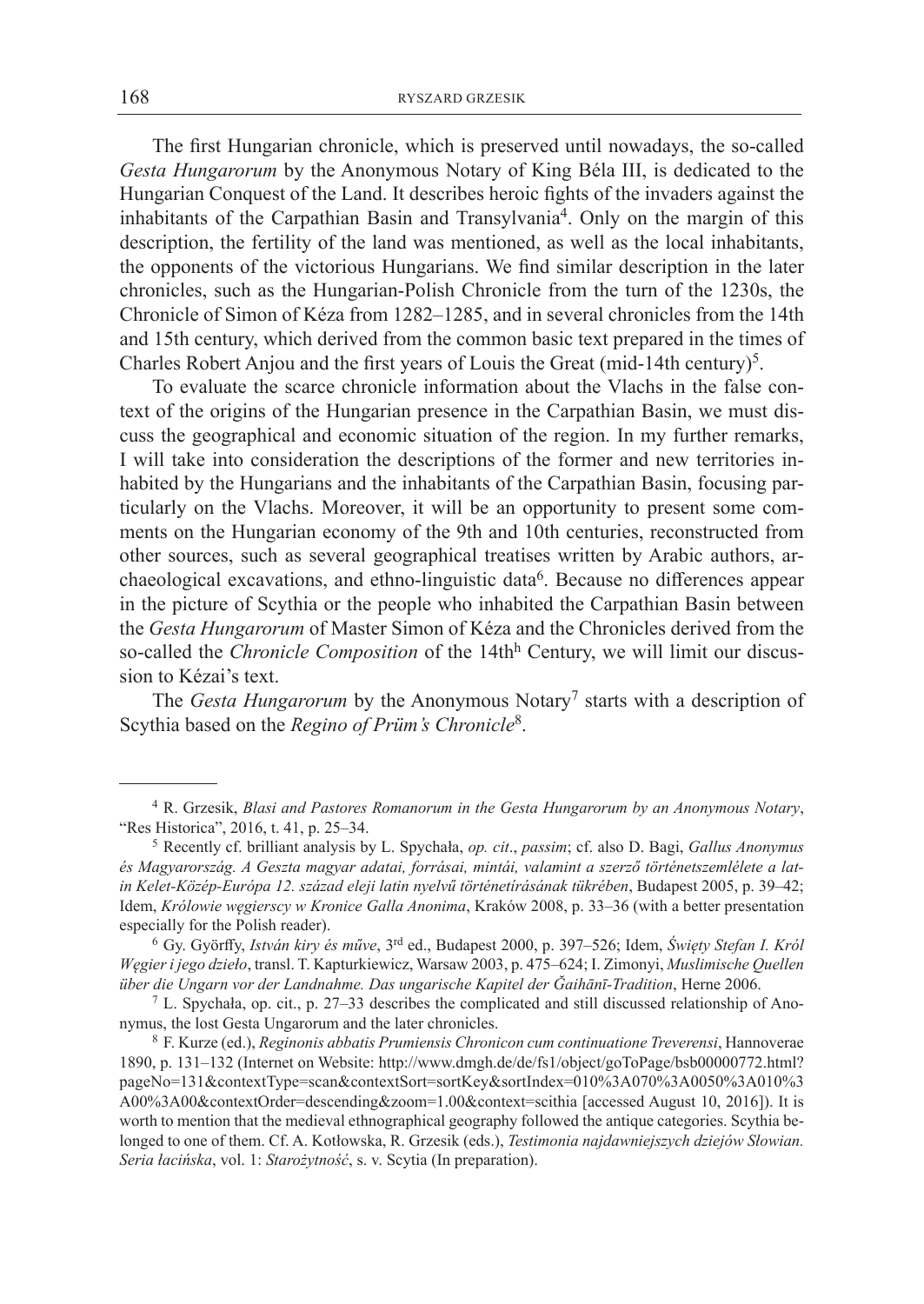Scythia is then a very great land, called Dentumoger, over towards the east, the end of which reaches from the north to the Black Sea. On the far side, it has a river with great marshes, called the Don, where sables can be found in such extraordinary abundance that in that land not only nobles and commoners dress in them but also with which even ox-herds, swine-herds and shepherds adorn their raiment. Gold and silver abound there and in the rivers of this land precious stones and gems are found<sup>9</sup>.

 We read further about the people Gog and Magog neighbouring Scythia and we learn that the Scythians were and still are an independent people. Magog was an ancestor of Attila and of next Hungarian rulers. Who were the Scythians? Let us listen to the chronicler again:

 The Scythians, as we said, are a more ancient people, of whom historians writing of the deeds of the Romans said as follows:

 That the Scythian people were most wise and gentle; they did not work the soil nor barely knew any sin among them. And they did not have homes built by craft but rather tents made of felt. They ate meat and fish and milk and honey and they had much spice. And their clothes were of the pelts of sables and other wild beasts. They held gold, silver and gems as common as stones, which they found in the rivers of this land. They desired no one else's goods, for they were all rich, having many animals and sufficient victuals. And there were no adulterers, for every man kept only his wife<sup>10</sup>.

Scythia seems to be a steppe country and its inhabitants are seen as typical nomads. We can observe here a typical stereotype of a good barbarian, present in the European consciousness from the Tacitus' time<sup>11</sup>. The richness of the country is idealized and underlined by the use of a topos which I have proposed to define as the

<sup>11</sup> K. Modzelewski, *Barbarzyńska Europa*, Warsaw 2004, p. 39–40 (In the context of sexual purity and neglect of richness).

<sup>9</sup> M. Rady and L. Veszprémy (eds.), *Anonymus and Master Roger. Anonymi Bele regis notarii Gesta Hungarorum. Anonymus, Notary of King Béla, The Deeds of the Hungarians*, J. M. Bak and M. Rady (eds.), *Magistri Rogerii Epistola in miserabile Carmen super destructione regni Hungarie per Tartaros facta. Master Roger's Epistle to the Sorrowful Lament upon the Destruction of the Kingdom of Hungary by the Tatars*, Budapest–New York 2010 [henceforth: An. Eng.], pp. 5–7. Latin text *ibidem*, p. 4–6: "Scithia igitur maxima terra est, que Dentumoger dicitur, versus orientem, finis cuius ab aquilonali parte extenditur usque ad Nigrum Pontum. A tergo autem habet flumen, quod dicitur Thanais, cum paludibus magnis, ubi ultra modum habundanter inveniuntur zobolini ita, quod non solum nobiles et ignobiles vestiuntur inde, verum etiam bubulci et subbulci ac opiliones sua decorant vestimenta in terra illa. Nam ibi habundat aurum et argentum et inveniuntur in fluminibus terre illius preciosi lapides et gemme". The mysterious name *Dentumoger* described the Hungarians from the area of the Don River (*Dentümogyer*). Cf. An. Eng., p. 5 n. 6; A. Kulbicka et al. (ed.), *Anonimowego Notariusza króla Béli Gesta Hungarorum*, Kraków 2006 [henceforth: An. Pol.], p. 28–29 n. 14.

<sup>10</sup> An. Eng., p. 9; the Latin text., p. 8: "Scithici enim, sicut diximus, sunt antiquiores populi, de quibus hystoriographi, qui gesta Romanorum scripserunt, sic dicunt: Quod Scithica gens fuisset sapientissima et mansueta, qui terram non laborabant et fere nullum peccatum erat inter eos. Non enim habebant domos artificio paratas, sed tantum tenptoria de filtro parata. Carnes et pisces et lac et mel manducabant et pigmenta multa habebant. Vestiti enim errant de pellibus zobolorum et aliarum ferarum. Aurum et argentum et gemmas habebant sicut lapides, quia in fluminibus eiusdem terre inveniebantur. Non concupiscebant aliena, quia omnes divites erant, habentes animalia multa et victualia sufficienter. Non erant enim fornicatores, sed solummodo unusquisque suam habebat uxorem".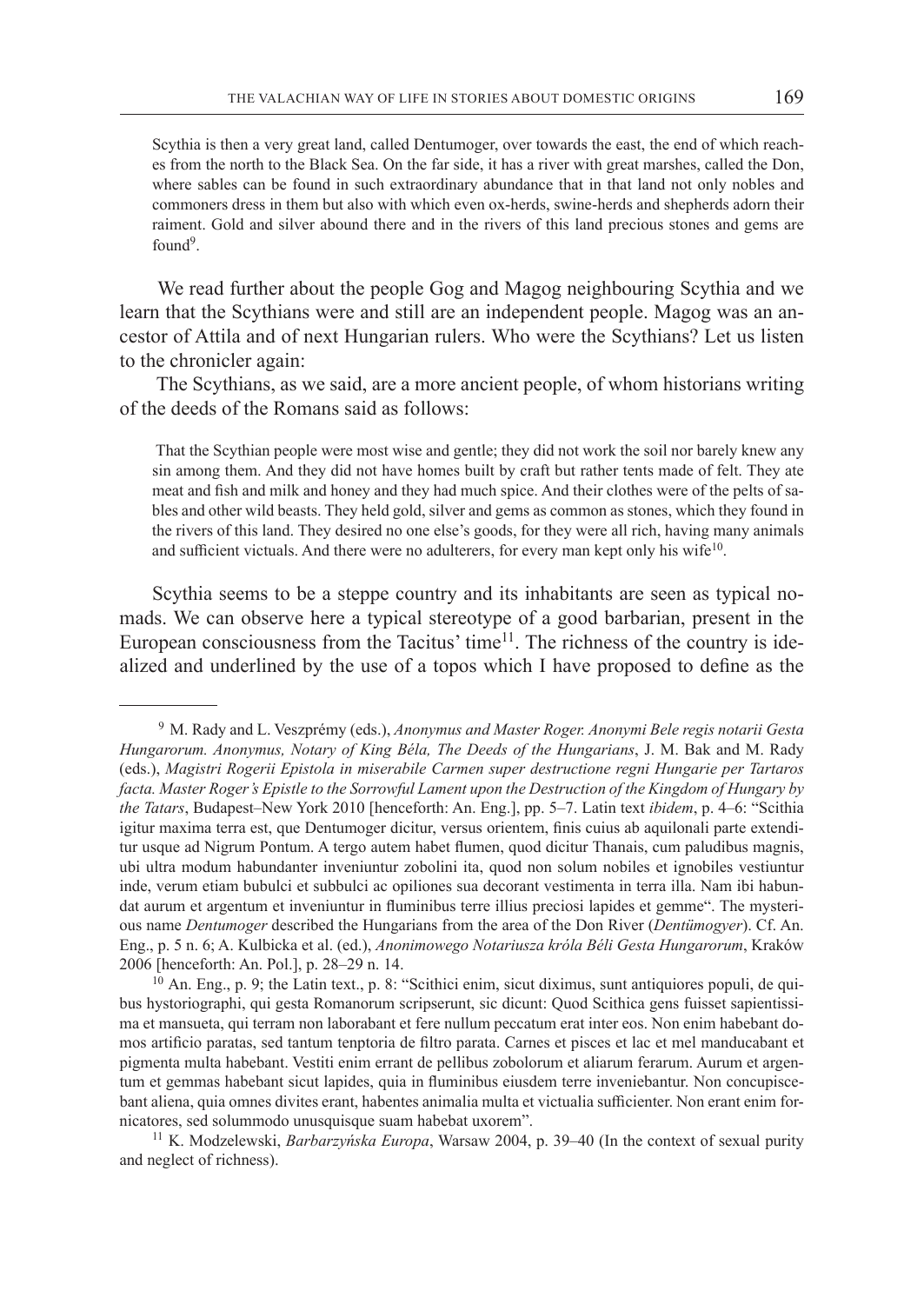Biblical topos of richness, where the abundance of gold and silver as well as precious stones and gems is emphasised. One should only add that this description of Eastern Hungary (*Hungaria Orientalis*) is similar to the one in the Hungarian-Polish Chronicle where the Biblical topos of richness is also used<sup>12</sup>.

The description of Scythia in Simon of Kéza's Chronicle is more extensive and more erudite, based on the text of Iustinus, Regino and other chroniclers. However, the inhabitants were not characterized in a particularly positive light, as *devoted to leisure, given over to vanities, scornful by nature, libidinous and delight in raiding; in general they are more dark in colour than white*13.

Why would one want to leave such a prosperous land? The chroniclers knew, thanks to Regino of Prüm, that the reason was famine which let them to conquer the more western territories. Only the *Hungarian-Polish Chronicle* explained that it was the desire of fame demonstrated by the Hungarian leader, Aquila or Attila<sup>14</sup>. And what did they find in the Carpathian Basin? Fertile soil rivers full of fish and plenty of pastureland<sup>15</sup>. The Anonymous wrote that according to the Rus' princes informing the Hungarians in Pannonia

(…)flowed the most noble spring waters, the Danube and Tisza and other most noble springs, abounding in good fish, in which land there lived the Slavs, Bulgarians, Vlachs, and the shepherds of the Romans. For after the death of King Attila, the Romans said the land of Pannonia was pastureland because their flocks grazed in the land of Pannonia. And rightly was the land of Pannonia said to be the pastureland of the Romans, for now too the Romans graze on the goods of Hungary<sup>16</sup>.

<sup>13</sup> L. Veszprémy and M. Rady (eds.), *Simonis de Kéza Gesta Hungarorum*. Simon of Kéza, *The Deeds of the Hungarians*, With a study by J. Szűcs, Budapest 1999 [henceforth: Kézai], chapter 6 p. 19. Latin text p. 18: "Gentes siquidem in eo regno procreatae otia amplectuntur, vanitatibus deditae, naturae dedignantis, actibus venereis intendentes, rapinas cupiunt, generaliter plus nigrae colore quam albae". Cf, J. Szűcs, *Theoretical Elements in Master Simon of Kéza's Gesta Hungarorum (1282–1285)*, ibidem, p. XLVIII (primary edited: Budapest 1975).

<sup>14</sup> *Reginonis ... Chronicon*, p. 132; An. Eng, chapter 1, p. 10–11 and n. 2; An. Pol., p. 36–37 and n. 29; Kézai, chapter 7, p. 24–25; *Chronica Hungaro-Polonica*, chapter 1, p. 10.

<sup>15</sup> Such is the image of *Sclauonia-Ungaria* in the *Chronica Hungaro-Polonica*, chapter 3, p. 18–19.

<sup>16</sup> An. Eng, chapter 9, p. 26–27; An. Pol. p. 56–59. The Latin text: "ibi confluerent nobilissimi fontes aquarum, Danubius et Tyscia et alii nobilissimi fonts bonis piscibus habundantes, quarum terram habitarent Sclaui, Bulgarii et Blachii ac pastores Romanorum. Quia post mortem Athile regis terram Pannonie

<sup>12</sup> B. Karácsonyi (ed.), *Chronica Hungaro-Polonica*, pars 1 (*Textus cum varietate lectionum*), Szeged 1969, chapter 1, p. 10; R. Grzesik, *Panonia Ziemią Obiecaną? Biblijna legitymizacja władzy nad Panonią w kronikach węgierskich*, in: Z. Abramowicz and J. Ławski (eds.), *Chrześcijańskie dziedzictwo duchowe narodów słowiańskich*, series II: *Wokół kultur śródziemnomorskich*, vol. 2: *Historia, język, kultura*, Białystok 2010, p. 325–333; reprint in: idem, *Hungaria – Slavia – Europa Centralis. Studia z dziejów środkowoeuropejskiej kultury we wczesnym średniowieczu*, Warsaw 2014, p. 107–115 (1 Reg. 10,2). Noteworthy, the description of Scythia is a creation of a prehistory (in the medieval sense) according to Dániel Bagi, while the arrival of the Hungarians to the Carpathian Basin and a story of a conquest is a historical story. Normally, the acceptance of Christianity is a borderline between the prehistory and history in the presentation of national/state origins. Maybe the anonymous Gesta Hungarorum was a "prehistorical chronicle". However, we know that the Anonymous Notary planned to continue his story also in Christian times but he did not complete his task. D. Bagi, *Gallus Anonymus és Magyarország*, p. 65; Idem, *Królowie węgierscy*, p. 52; An. Eng., chapter 15, p. 44–45 and n. 2; An. Pol., p. 80–81 and n. 131.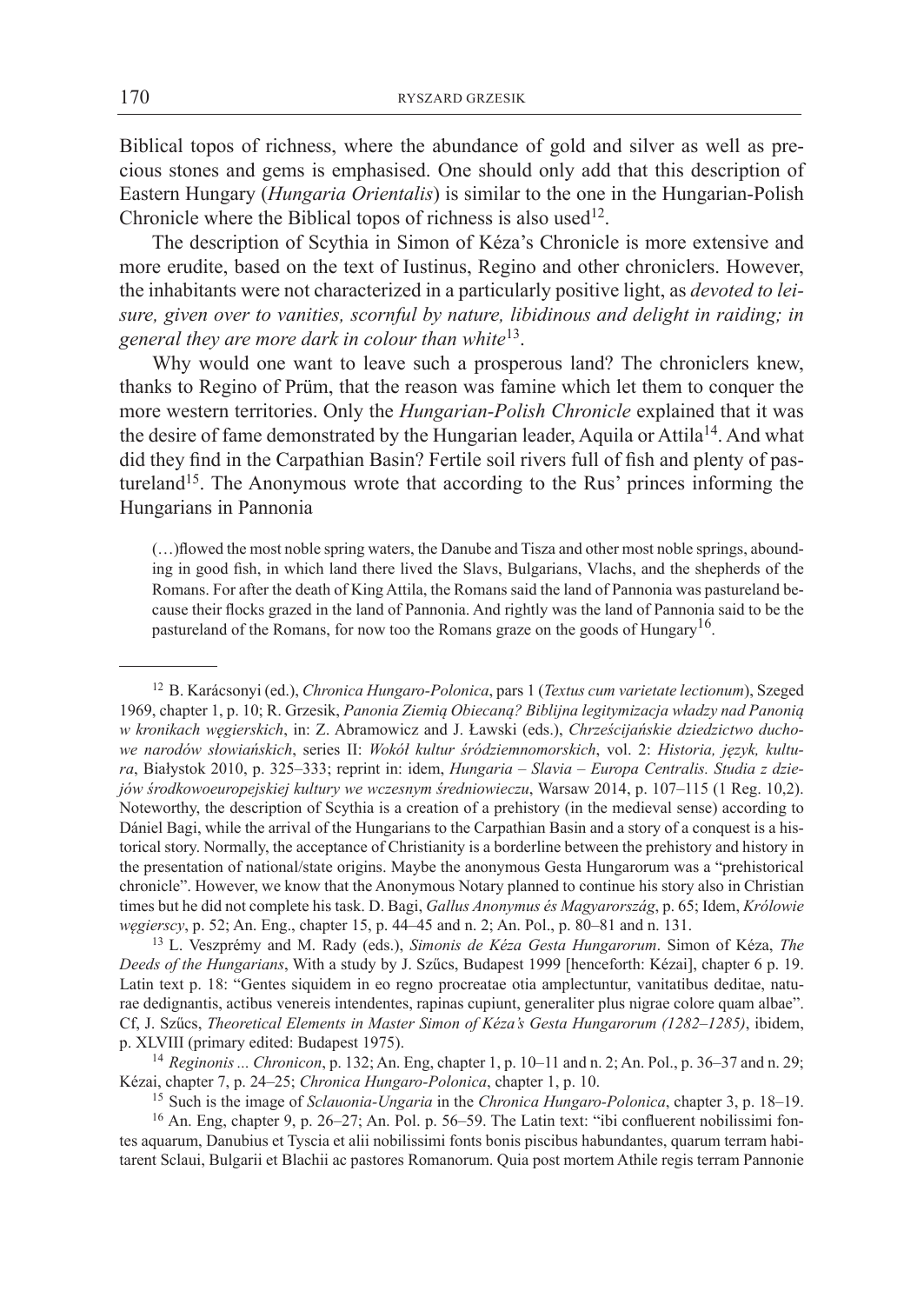The chronicler sometimes underlined the pastoral character and fertility of the land in his Gesta. For instance, we read that the land of King Attila between the Danube, Tisza, Váh, Maros (Mureş) and Körös (Criş) was taken over by the leaders of the Romans to the Danube, *where they had stationed their shepherds*<sup>17</sup>. We recognize the fertility of the region of Alpár<sup>18</sup> and of Transylvania of the Valachian Prince Gelou/ Gyalu. Let us quote again the words of a chronicler; according to him the Hungarian Duke Tétény/Tuhutum reported that:

that land was washed by the best rivers, whose names and merits he listed, that in their sands they gathered gold and that the gold of that land was the best, and that they mined there salt and had salt crystals. The inhabitants of that land were the basest of the whole world, because they were Vlachs and Slavs, and because they had nothing else for arms than bows and arrows. Their prince, Gyalu, was not steadfast and did not have around him good warriors who dared stand against the daring of the Hungarians, because they had suffered many injuries from the Cumans and Pechenegs<sup>19</sup>.

It is obvious for us that the Vlachs were seen by the Anonymous in the pastoral context, although according to the chronicler they dealt also with gold- and salt mining. The impression that the Vlachs were recognized as shepherds by the Hungarian elites is deepened after reading very scarce Valachian information of Simon of Kéza. He informed us only three times in his *Historia Hunnorum*, which begins his *Gesta* and is, according to the recent opinion of the scholars, of his authorship<sup>20</sup>. We read here that several people left Pannonia after the land had been conquered by King Attila, *the Vlachs, however, who had been their shepherds and husbandmen, elected to remain behind in Pannonia*21. We hear about the Vlachs again when Master Simon informs us that the Szeklers, the remains of the Huns, joined the Hungarians conquering the land and settled there. *However, this was not in the plains of Pannonia, but in the mountains, which they shared with the Vlachs, mingling with them, it is said, and adopting their alphabet*<sup>22</sup>. And the last message about the Vlachs in the context of the origins of Hungary, is that *The only people left there [after the withdrawal of the Huns] were* 

Romani dicebant pascua esse eo, quod greges eorum in terra Pannonie pascebantur. Et iure terra Pannonie pascua Romanorum esse dicebatur, nam et modo Romani pascuntur de bonis Hungarie"*.* 

<sup>17</sup> An. Eng., chapter 11, p. 32–33; An. Pol., p. 66–67.

<sup>18</sup> An. Eng., chapter 16 p. 44–47; An. Pol., p. 82–83. I omit the analysis of the story of a white horse, one of the main legitimization stories of the Hungarians, basing on the steppe character of the Carpathian Basin, cf. R. Grzesik, *Hungaria*, p. 99–100, 113–114, 118, 120.

<sup>19</sup> An. Eng., chapter 25, p. 60–61; An. Pol., p. 100–101. The Latin text: "Quod terra irrigaretur optimis fluviis, uorum nomina et utilitates seriatim dixit, et quod in arenis eorum aurum colligerent et aurum terre illius optimum esset et ut ibi foderetur sal et salgema [in An. Pol. salgenia] et habitatores terre illius viliores homines essent tocius mundi, quia essent Blasii et Sclavi, quia alia arma non haberent, nisi arcum et sagittas et dux eorum Geleou minus esset tenax et non haberet circa se bonos milites ut [An. Pol.: et] auderent stare contra audatiam Hungarorum, quia a Cumanis et Picenatis multas iniurias paterentur".

<sup>20</sup> E. Mályusz, *Az V. István-kori Gesta*, Budapest 1971, passim

<sup>&</sup>lt;sup>21</sup> Kézai, chapter 14, p. 54–55. The Latin text: "Blackis, qui ipsorum [i.e. of the former inhabitants] fuere pastores et coloni, remanentibus sponte in Pannonia".

 $22$  Kézai, chapter 21, p. 70–71: "... non tamen in plano Pannoniae, sed cum Blackis in montibus confinii sortem habuerunt, unde Blackis commixti literis ipsorum uti perhibentur".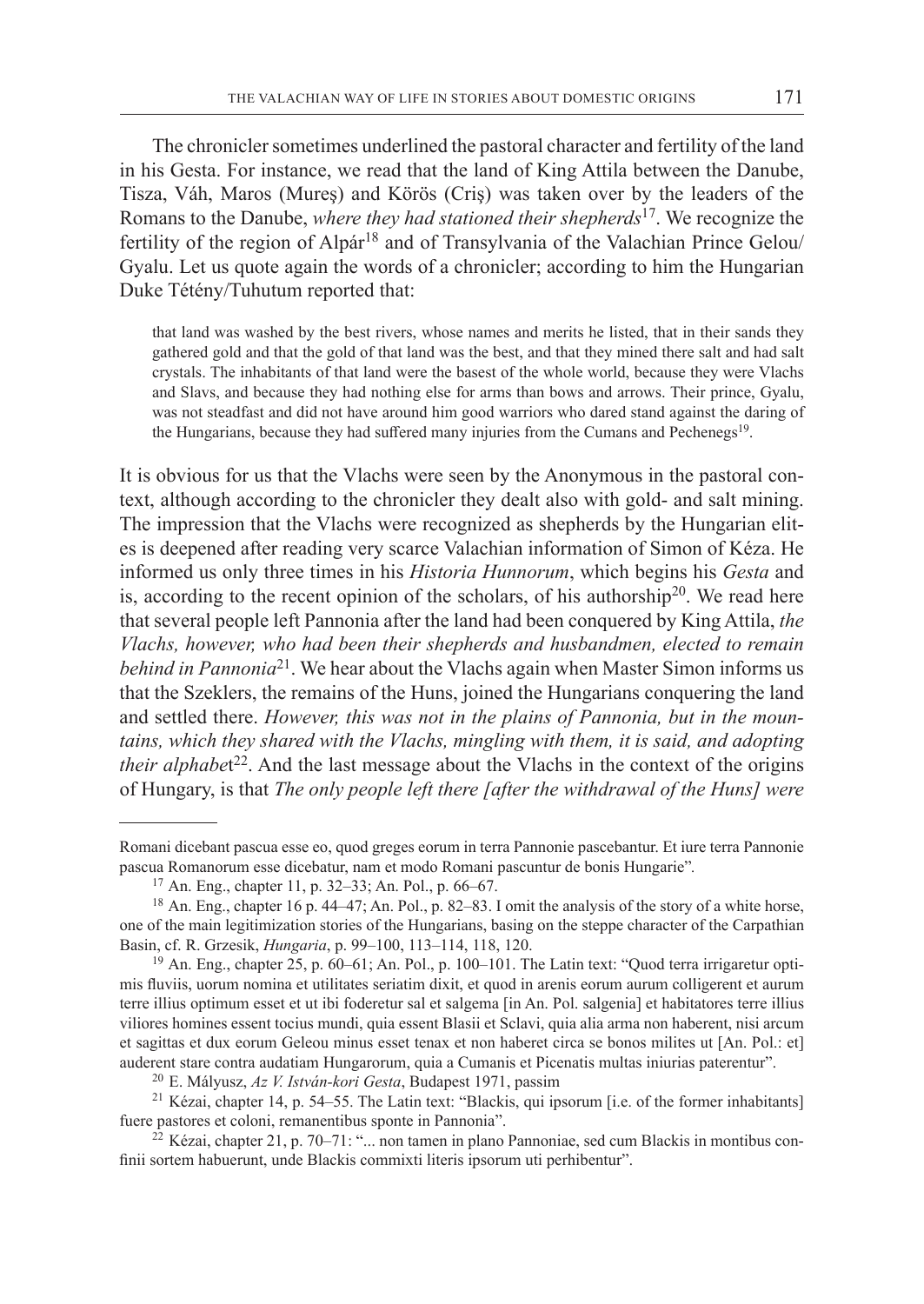*immigrants – Slavs, Greeks, Germans, Moravians, and Vlachs – who had been baseborn servants of Attila when the king was alive*<sup>23</sup>.

The Vlachs for Simon Kézai and for the later chronicles from the 14th and 15th century are shepherds, active in Pannonia and in the neighbouring mountains. They discovered their own script according to the chronicler, which they gave later to the Szeklers. As we all know, the reality was different – Kézai wrote about the Szekler runs24. His opinion is based maybe on the observation that the Valachian shepherds incised mnemonic signs while counting their sheep.

As we have seen, the Hungarian chroniclers described mainly the plain, steppe landscapes. It corresponded with the way of life of the old Hungarians. According to the economy historians, they were half-nomads during the conquest of the Carpathian Basin. As György Györffy demonstrated, it was the transitional form of economy standing between full nomadism and a settled way of life<sup>25</sup>. While nomads spent their whole life in wanderings through the steppe and looking for pastures for their animals (mainly horses) and they had almost no agriculture, semi-nomads changed their settlements occasionally having standing settlements to which they returned for winter, and standing summer pastures. They could deal also with agriculture, although it played a secondary role in their life. Elemér Moór named this kind of agriculture the East-European model, in which the cereals were threshed by the running horses or oxen and no straw was collected for feeding animals during winter. This model existed also, according to him, in the Alföld Plain, where the Slavized Avars lived. Only in Transdanubia the Hungarians led a settled way of life and the Central-European model of agriculture with collecting cereals in storage houses, where they were flailed and straw was used to feed animals $26$ .

In my opinion, the Vlachs, who were characterized by the Hungarian chroniclers in the context of the Hungarian conquest of the Carpathian Basin, lived in the same semi-nomadic way as former Hungarians did. The difference is that the Vlachs lived in the mountains and dealt mainly with pasture of sheep, while the Hungarians from

<sup>&</sup>lt;sup>23</sup> Kézai, chapter 23, p. 72–75. The Latin text: "... Sclavis tantummodo, Graecis, Teutonicis, Messianis et Vlachis advenis remanentibus in eadem, qui vivente Ethela populari servitio sibi serviebant". The editors interpret the antique name Messiani as the Moravians.

<sup>24</sup> I. Kniezsa, *Ungarns Völkerschaften im XI Jahrhundert, Archivum Europae Centro-Orientalis*, vol. 4, 1938 (in Internet: file:///C:/Users/HP/Documents/Teksty%20obce/Kniezsa%20Istv%C3%A1n,%20 Ungarische%20V%C3%B6lkerschaften.%20archivum\_europae\_1938\_01-03\_241-412.pdf [accessed August 10, 2016]), p. 353-354 thought that this Runic alphabet proved that the Szeklers accepted Hungarian very soon because the letters for 'f' and 'h' are present, which are foreign to the Turkish languages. A. Tarnai, "*A magyar nyelvet írni kezdik". Irodalmi gondolkodás a középkori Magyarországon*, Budapest 1984, p. 10 and p. 36 n. 3; A. Róna-Tas, *Székely rovásírás*, in: Gy. Kristó, P. Engel, F. Makk (eds.), *Korai magyar történeti lexikon (9.–14 század)*, Budapest 1994, p. 625–626.

<sup>25</sup> Gy. Györffy, *István kiry és műve*, p. 403; Idem, *Święty Stefan I*, p. 481. Cf. also W. Schenk, M. Hardt, *Nomadismus*, in: *Reallexikon der Germanischen Altertumskunde*, vol. 21, Berlin – New York 2002, p. 262–265.

<sup>26</sup> E. Moór, *Die Ausbildung der Betriebsformen der ungarischen Landwirtschaft im Lichte der slawischen Lehnwörter*, "Studia Slavica Academiae Scientiarum Hungaricae", 1956, vol. 2, p. 31–117.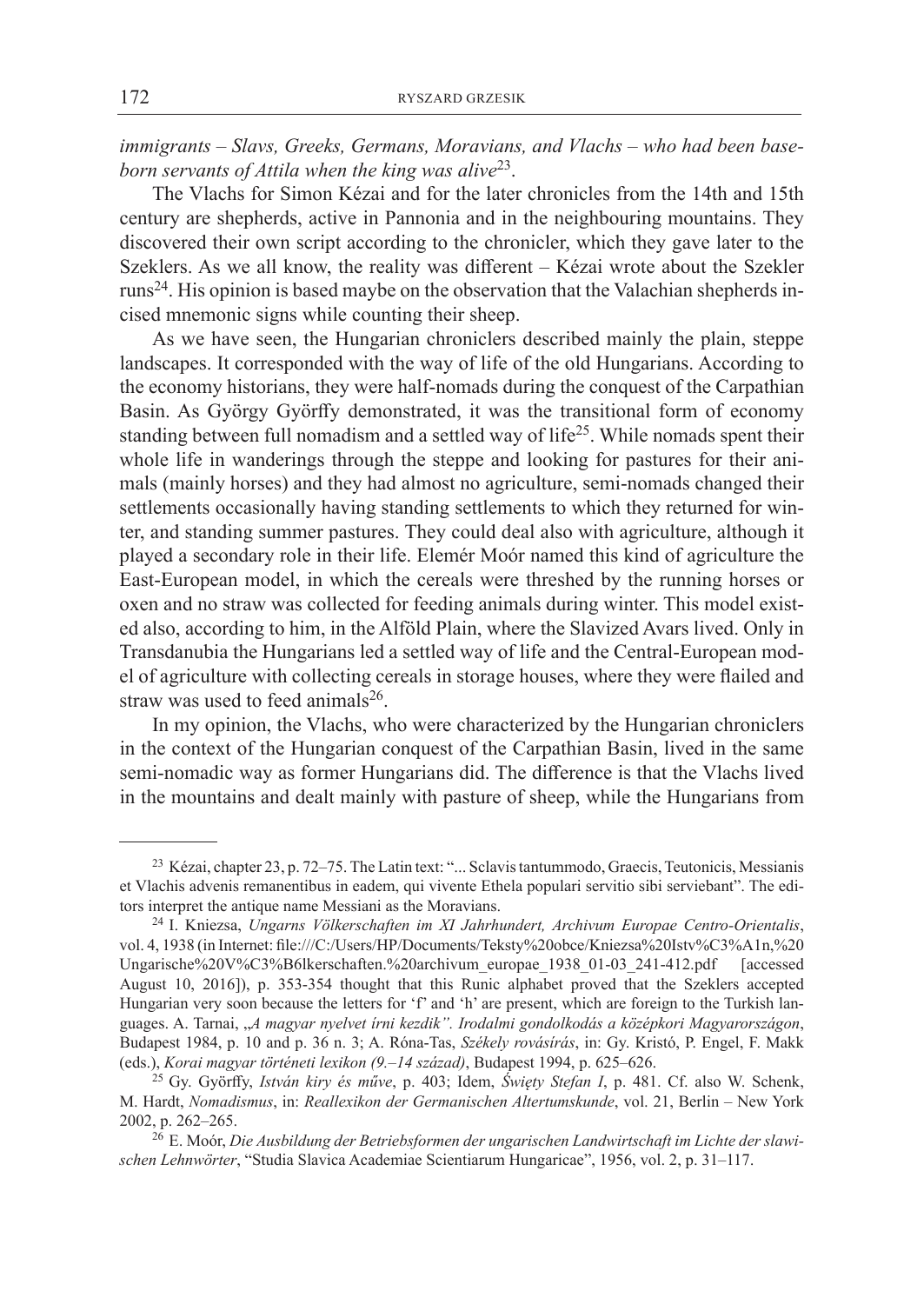the late 9th century preferred to live in the plains. The second difference was that their settlements widespread in the whole arch of the Carpathians as the so-called Valachian colonization. And the last difference, which was not obvious for the late medieval chroniclers: they appeared in Transylvania very late, probably in the 12th century, when the Hungarians just created their own Central-European state<sup>27</sup>. The Vlachs let recognize the Hungarians their own semi-nomadic past, but their way of life differed so much from the 13th century Hungarians that it was noted by the chroniclers as Valachian identification factor.

### Bibliography:

#### **Primary sources**

- B. Karácsonyi (ed.), *Chronica Hungaro-Polonica*, pars 1 (*Textus cum varietate lectionum*), Szeged 1969.
- A. Kulbicka et al. (ed.), *Anonimowego Notariusza króla Béli Gesta Hungarorum*, Kraków 2006.
- F. Kurze (ed.), *Reginonis abbatis Prumiensis Chronicon cum continuatione Treverensi*, Hannoverae 1890, p. 131–132 (Internet on Website: http://www.dmgh.de/de/fs1/object/goToPage/bsb00000772.html? pageNo=131&contextType=scan&contextSort=sortKey&sortIndex=010%3A070%3A0050%3A0 10%3A00%3A00&contextOrder=descending&zoom=1.00&context=scithia [accessed August 10, 2016].
- M. Rady and L. Veszprémy (eds.), *Anonymus and Master Roger. Anonymi Bele regis notarii Gesta Hungarorum. Anonymus, Notary of King Béla, The Deeds of the Hungarians*, J. M. Bak and M. Rady (eds.), *Magistri Rogerii Epistola in miserabile Carmen super destructione regni Hungarie per Tartaros facta. Master Roger's Epistle to the Sorrowful Lament upon the Destruction of the Kingdom of Hungary by the Tatars*, Budapest–New York 2010.
- L. Veszprémy and M. Rady (eds.), *Simonis de Kéza Gesta Hungarorum*. Simon of Kéza, *The Deeds of the Hungarians*, With a study by J. Szűcs, Budapest 1999.

#### **Secondary sources**

- D. Bagi, *Gallus Anonymus és Magyarország. A Geszta magyar adatai, forrásai, mintái, valamint a szerző történetszemlélete a latin Kelet-Közép-Európa 12. század eleji latin nyelvű történetírásának tükrében*, Budapest 2005.
- D. Bagi, *Królowie węgierscy w Kronice Galla Anonima*, Kraków 2008.
- C. C. Giurescu, *Istoria Românilor*, vol. 1: *Din cele mai vechi timpuri până la moartea lui Alexandru cel Bun (1432)*, ed. by D. C. Giurescu, Bucureşti 2000 (1. ed. 1946).
- R. Grzesik, *Panonia Ziemią Obiecaną? Biblijna legitymizacja władzy nad Panonią w kronikach węgierskich*, in: Z. Abramowicz and J. Ławski (eds.), *Chrześcijańskie dziedzictwo duchowe narodów*

<sup>&</sup>lt;sup>27</sup> It is the standing polemical point between the Hungarian and Romanian historiographies. According to me, the arguments of Hungarian philologists, such as István Kniezsa, that the Romanian place-names in Transylvania derived the Hungarian and earlier Slavic names, are conclusive. Cf. I. Kniezsa, *op. cit*, p. 361–369. The Romanian point of view from this period: C. C. Giurescu, *Istoria Românilor*, vol. 1: *Din cele mai vechi timpuri până la moartea lui Alexandru cel Bun (1432)*, ed. by D. C. Giurescu, Bucureşti 2000 (1. ed. 1946), p. 230–232 (credibility of the Anonymus' story, Romanian names in Transylvania in the 11<sup>th</sup> century). The divergence between the Transylvanian Hungarians (cattle and horse-breeders) and the new Romanian settlers (mountain nomads) is underlined by Gy. Kristó, *Nichtungarische Völker im mittelalterlichen Ungarn*, Herne 2008, p. 238–239 (the entire description of the Romanian/Valachian settlement, p. 210–241).